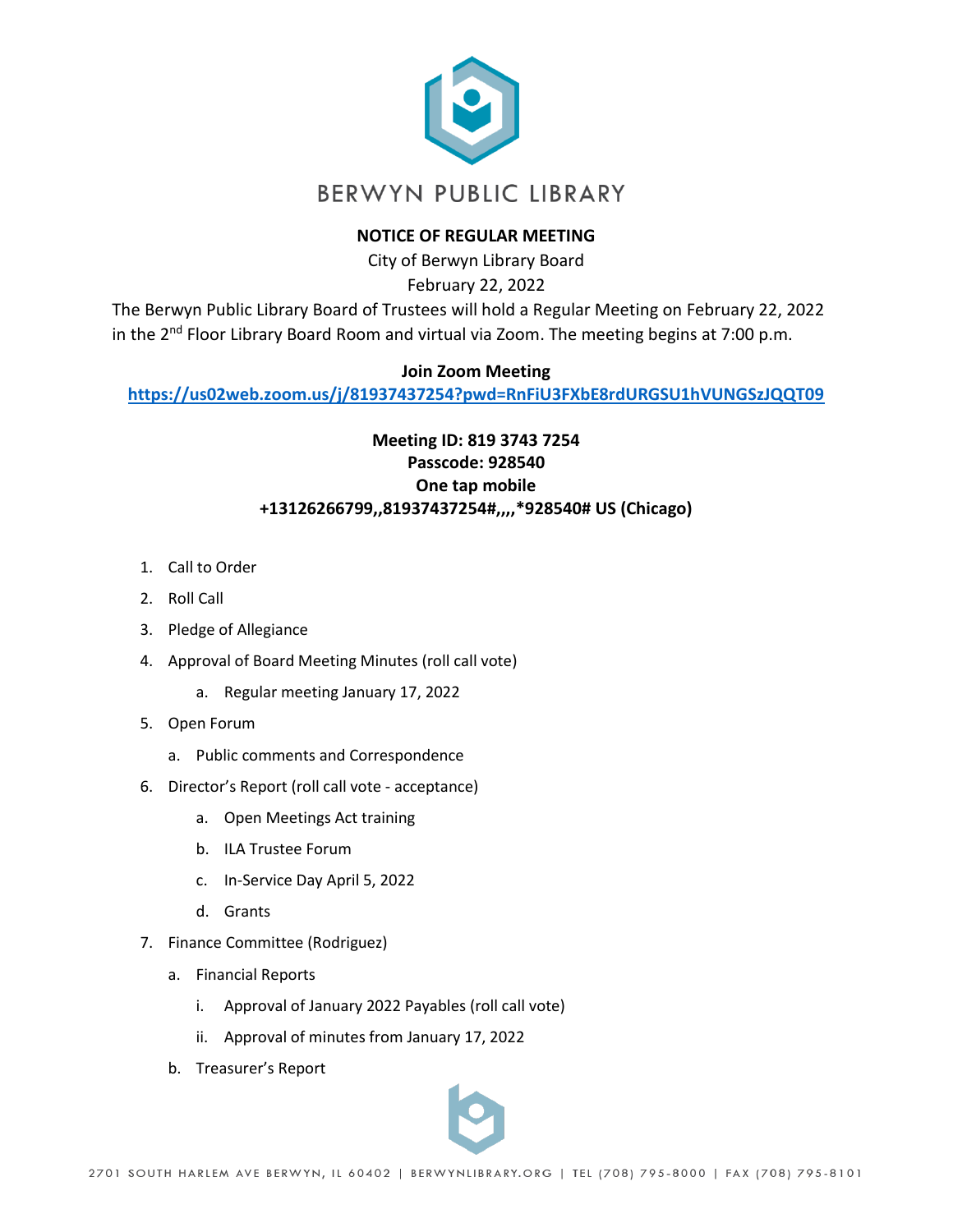- i. Berwyn Public Library Restricted Grant Funds Balance
- ii. Berwyn Public Library Deposit Fund Balance
- iii. Veverka Fund Balance
- c. Budget expense graph
- 8. Building and Grounds Committee (Laureto)
	- a. Acceptance of Minutes from January 21, 2022
- 9. Policy/Personnel Committee (Korbel)
	- a. Board self-evaluation (Discussion item)
	- b. Approval of minutes from January 21, 2022
- 10. Veverka Committee
	- a. Funding request for additional central service desk pieces (Roll call vote)
- 11. Strategic Planning Committee
	- a. Re-schedule brainstorming session
- 12. Art Selection Committee (Nudd)
- 13. Special Committee (Laureto)
	- a. Approval of minutes from January 31, 2022
	- b. Library District information
- 14. Friends of the Library
	- a. Funding approval of 3-D printer for Library (informational)
- 15. Old Business
- 16. Unfinished Business
- 17. New Business
- 18. Closed Session under ILCS 5 120/2C (1) To consider appointment, employment, compensation, discipline, performance matters or dismissal of an employee; (C) (5) To discuss intergovernmental contract negotiations; and (C) (21) To discuss minutes of meetings lawfully closed.
- 19. Possible action as a result of items discussed in closed session if necessary.
	- a. Approval of closed session minutes (Roll call vote)
- 20. Schedule of Committee Meetings
	- a. Finance
	- b. Policy & Personnel